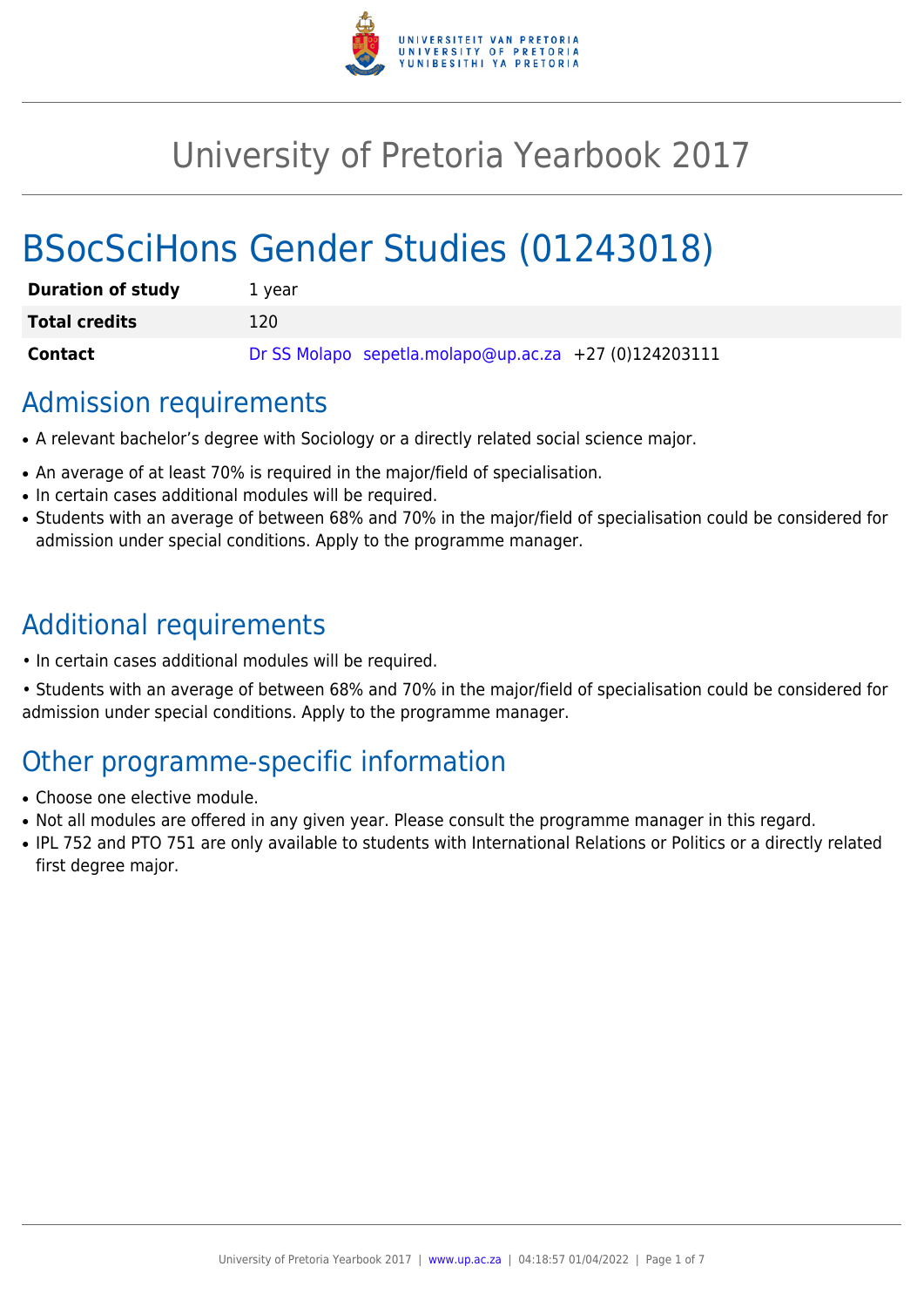

# Curriculum: Final year

# **Minimum credits: 125**

Elective modules\* Select One module.

#### **Note:**

\*Not all modules are offered in any given year. Please consult the programme manager in this regard. \*\*Only available to students with International Relations or Politics or a directly related first degree major. IPL 752

PTO 751

# **Core modules**

# **Gender studies 751 (GNR 751)**

| <b>Module credits</b>         | 25.00                                  |
|-------------------------------|----------------------------------------|
| <b>Prerequisites</b>          | No prerequisites.                      |
| <b>Contact time</b>           | 1 lecture per week, 1 seminar per week |
| <b>Language of tuition</b>    | Module is presented in English         |
| <b>Academic organisation</b>  | Sociology                              |
| <b>Period of presentation</b> | Semester 1                             |

#### **Module content**

Gender is an important concept in our everyday encounters as it informs part of our identity. National identity documents, for instance, place a major significance on our gender status. Gender differences define how women and men are treated by different institutions in society. This programme is therefore aimed at exposing students to different theories as well as literature on gender and gender inequalities. In addition, the course explores our everyday experiences of gender to develop a better understanding of gender and the meanings it takes on in society, including they ways in which race, class and geographical location influence these experiences.

# **Research methodology 751 (SOC 751)**

| <b>Module credits</b>         | 20.00                                  |
|-------------------------------|----------------------------------------|
| <b>Prerequisites</b>          | No prerequisites.                      |
| <b>Contact time</b>           | 1 seminar per week, 1 lecture per week |
| Language of tuition           | Module is presented in English         |
| <b>Academic organisation</b>  | Sociology                              |
| <b>Period of presentation</b> | Semester 1                             |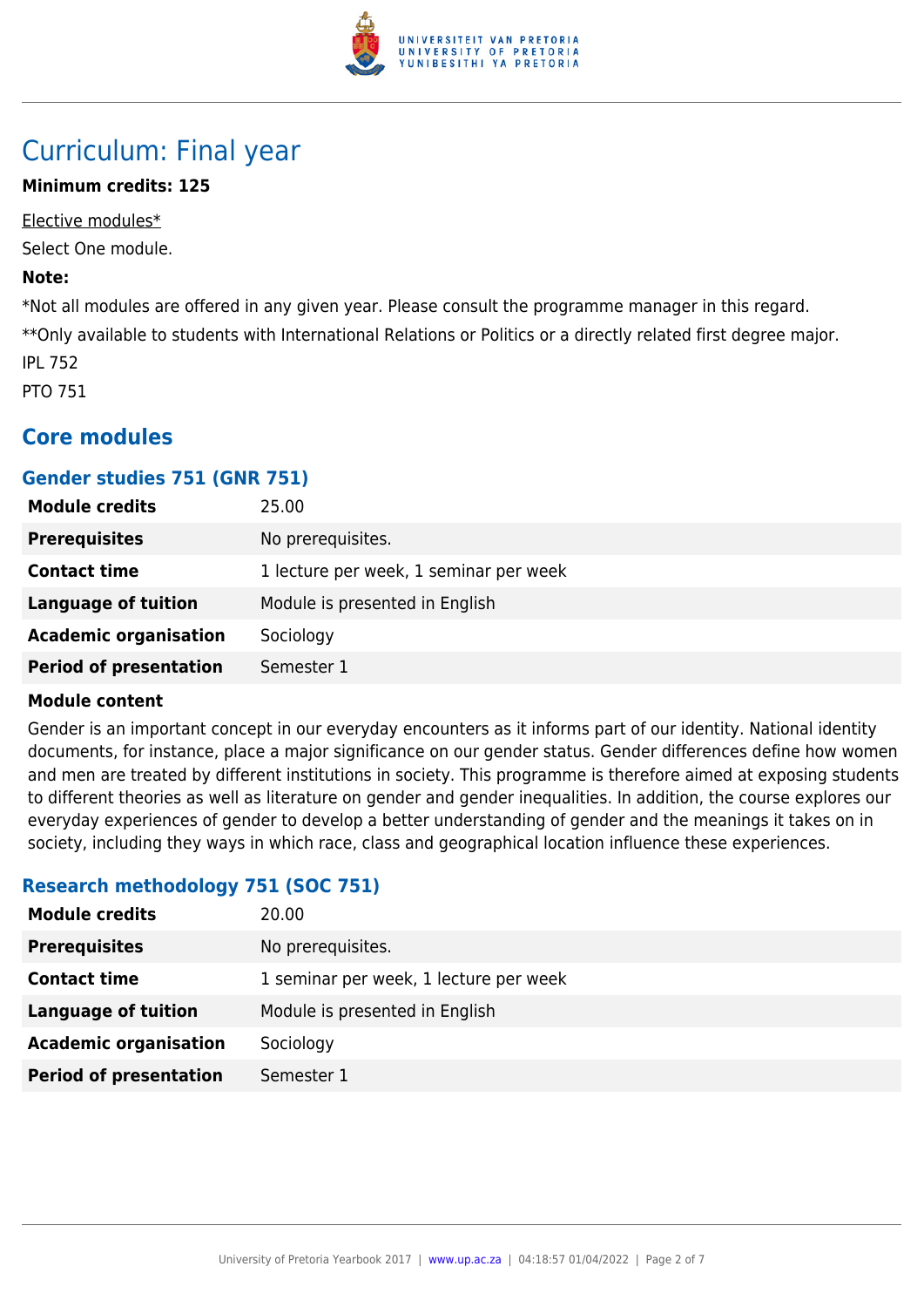

The module focuses on debates about, as well as the practice of, research. The idea of science, the role of theoretical conceptualisations, and the epistemological assumptions underpinning research are introduced with reference to competing paradigms, including positivism, interpretivism and realism. With regard to research practice, general principles of planning such as identifying a topic, delineating a problem area, selecting sites, sampling participants and addressing ethical questions are considered. Thereafter the use of methods through which data can be collected and/or constructed are introduced and ways in which evidence can be interpreted and analysed are discussed.

# **Research paper 753 (SOC 753)**

| <b>Module credits</b>         | 30.00                                                               |
|-------------------------------|---------------------------------------------------------------------|
| <b>Prerequisites</b>          | No prerequisites.                                                   |
| <b>Contact time</b>           | 1 lecture per week, 1 seminar per week, 1 discussion class per week |
| Language of tuition           | Module is presented in English                                      |
| <b>Academic organisation</b>  | Sociology                                                           |
| <b>Period of presentation</b> | Year                                                                |
|                               |                                                                     |

#### **Module content**

In this module students are expected to produce a research paper under weekly supervision. In the first instance, the paper ought to demonstrate a student's ability to conduct empirical research. However, with the necessary permission a student may also base the paper on the analysis of secondary data or draw on archival and/or documentary sources. The research paper needs to demonstrate students' understanding of and competence in all aspects of the research process, including making an argument, writing a report, analysing data, integrating research findings with the literature, and research ethics.

# **Social theory 756 (SOC 756)**

| <b>Module credits</b>         | 25.00                                  |
|-------------------------------|----------------------------------------|
| <b>Prerequisites</b>          | No prerequisites.                      |
| <b>Contact time</b>           | 1 lecture per week, 1 seminar per week |
| <b>Language of tuition</b>    | Module is presented in English         |
| <b>Academic organisation</b>  | Sociology                              |
| <b>Period of presentation</b> | Semester 1                             |

#### **Module content**

This module introduces students to key conceptual vocabularies, as well as selected theoretical paradigms and scholarly works in order to facilitate an understanding of some of the current debates, innovations and controversies in the field. A balance is struck between classic and contemporary social theory, and an emphasis is placed on questions of textuality, canonicity and interdisciplinarity in shaping conversations about social theory and its significance for research, thought and politics.

# **Elective modules**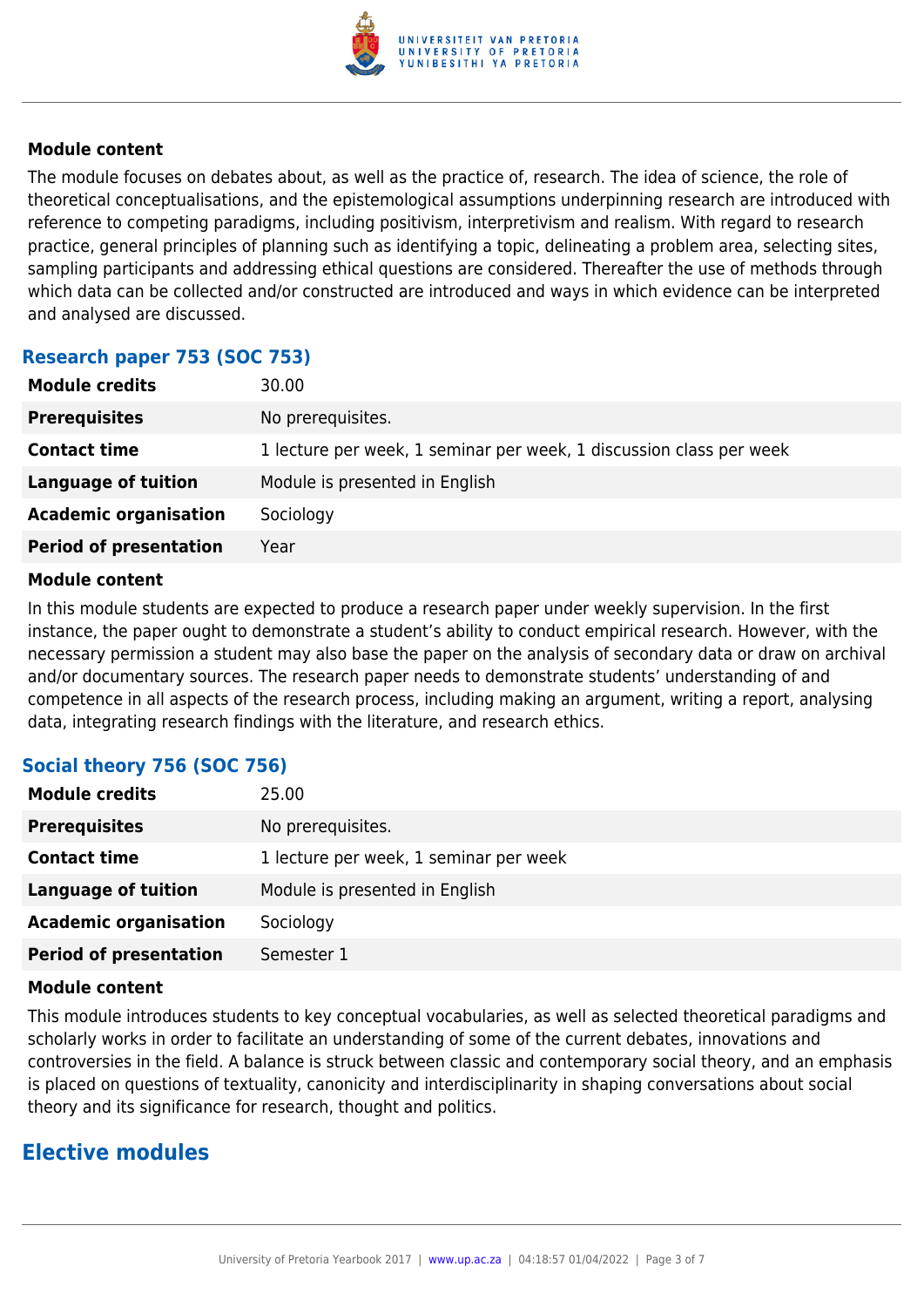

#### **Gender and the law 753 (GNR 753)**

| <b>Module credits</b>         | 25.00                          |
|-------------------------------|--------------------------------|
| <b>Prerequisites</b>          | No prerequisites.              |
| <b>Contact time</b>           | 4 lectures per week            |
| <b>Language of tuition</b>    | Module is presented in English |
| <b>Academic organisation</b>  | Sociology                      |
| <b>Period of presentation</b> | Year                           |

#### **Module content**

In this module students will be exposed to different perspectives on gender (including feminist theory) and the implications thereof for conceptualising and thinking about law and theories of law. The module is aimed at developing a critical perspective on gender and sexualities and its application to areas of the law, such as legal protection against discrimination and household violence.

# **Women in Africa 757 (GNR 757)**

| <b>Module credits</b>         | 25.00                          |
|-------------------------------|--------------------------------|
| <b>Prerequisites</b>          | Geen voorvereistes.            |
| <b>Contact time</b>           | 4 lectures per week            |
| Language of tuition           | Module is presented in English |
| <b>Academic organisation</b>  | Sociology                      |
| <b>Period of presentation</b> | Semester 2                     |

#### **Module content**

This module examines debates on gender with an emphasis on the historical and social context and forces that have given shape to the character and form of gender inequalities and stratification on the African continent. The module is aimed at developing a critical perspective on the position and status of women in Africa, and to introduce students to a wide-ranging set of authors – many of whom are writing from the continent – and provocative debates about the contested nature of gender emancipation and/or empowerment and its imbrications with broader social questions.

# **International relations theory 752 (IPL 752)**

| <b>Module credits</b>         | 20.00                          |
|-------------------------------|--------------------------------|
| <b>Prerequisites</b>          | No prerequisites.              |
| Language of tuition           | Module is presented in English |
| <b>Academic organisation</b>  | <b>Political Sciences</b>      |
| <b>Period of presentation</b> | Semester 1 or Semester 2       |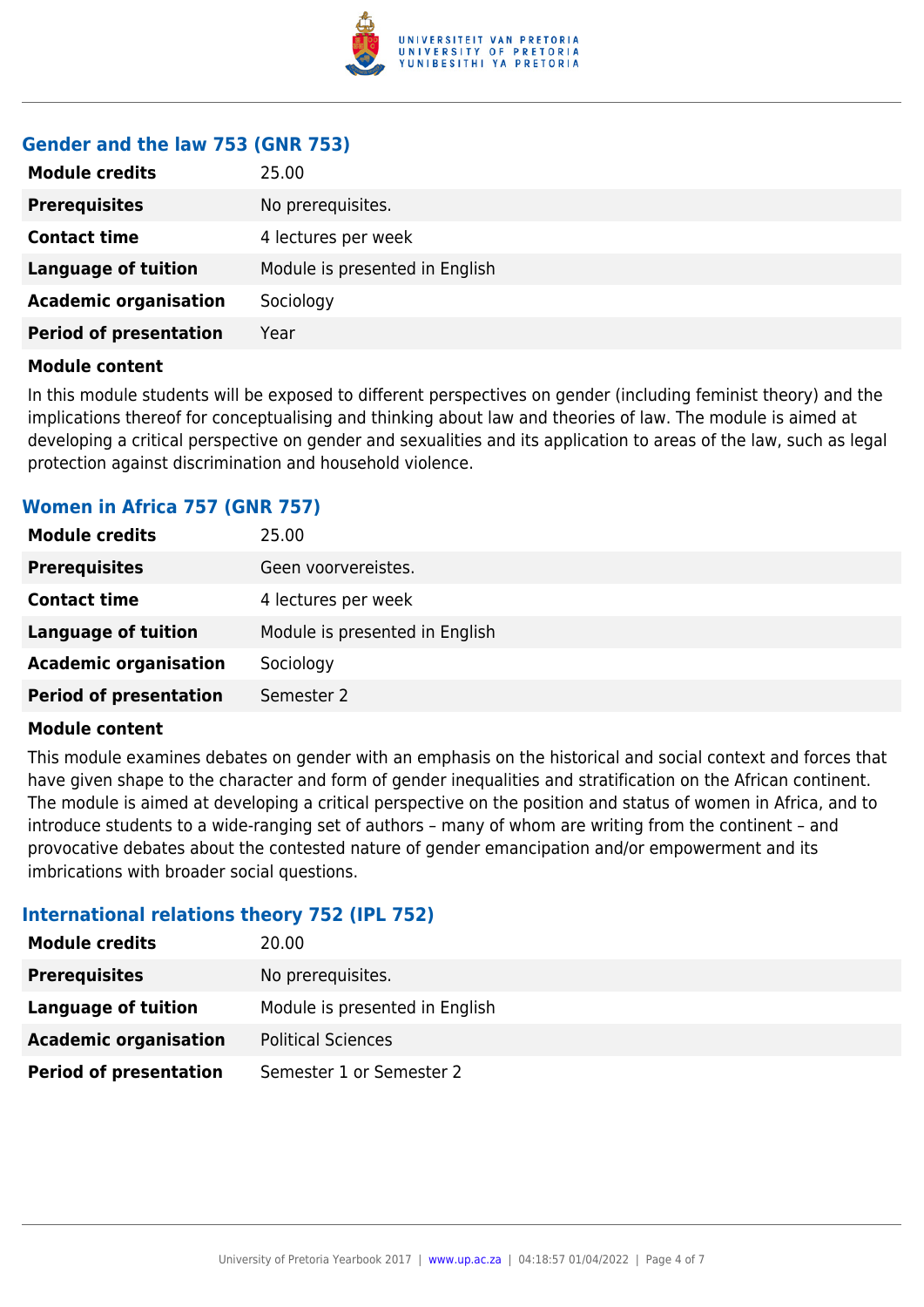

The study of empirical and normative theories of international relations, with specific reference to the contemporary development and state of the art thereof. The emphasis is on the extent to which it represents traditional or postmodern thought and it moves away from the contending paradigms and perspectives that presently characterise the discipline. In-depth analyses are also made of specific partial theories, and of the contribution of selected theorists and their works.

# **Labour relations and labour law 754 (LAB 754)**

| <b>Module credits</b>         | 25.00                                  |
|-------------------------------|----------------------------------------|
| <b>Prerequisites</b>          | No prerequisites.                      |
| <b>Contact time</b>           | 1 lecture per week, 1 seminar per week |
| Language of tuition           | Module is presented in English         |
| <b>Academic organisation</b>  | Sociology                              |
| <b>Period of presentation</b> | Semester 1                             |

#### **Module content**

This module focuses on and interrogates the nature and theory of labour relations, the South African labour relations dispensation and labour law in South Africa.

# **African and regional politics 751 (PTO 751)**

| <b>Module credits</b>         | 20.00                          |
|-------------------------------|--------------------------------|
| <b>Prerequisites</b>          | No prerequisites.              |
| Language of tuition           | Module is presented in English |
| <b>Academic organisation</b>  | <b>Political Sciences</b>      |
| <b>Period of presentation</b> | Semester 1 or Semester 2       |

#### **Module content**

The module focuses on African political systems, the position and role of Africa in the international system and aspects of regionalism and regionalisation. An analysis and evaluation is made of the major issues, challenges, trends and transformations concerning the domestic politics and the regional and international relations of African states, including pan-Africanism.

# **Globalisation and development 757 (SOC 757)**

| <b>Module credits</b>         | 25.00                                  |
|-------------------------------|----------------------------------------|
| <b>Prerequisites</b>          | No prerequisites.                      |
| <b>Contact time</b>           | 1 lecture per week, 1 seminar per week |
| Language of tuition           | Module is presented in English         |
| <b>Academic organisation</b>  | Sociology                              |
| <b>Period of presentation</b> | Semester 2                             |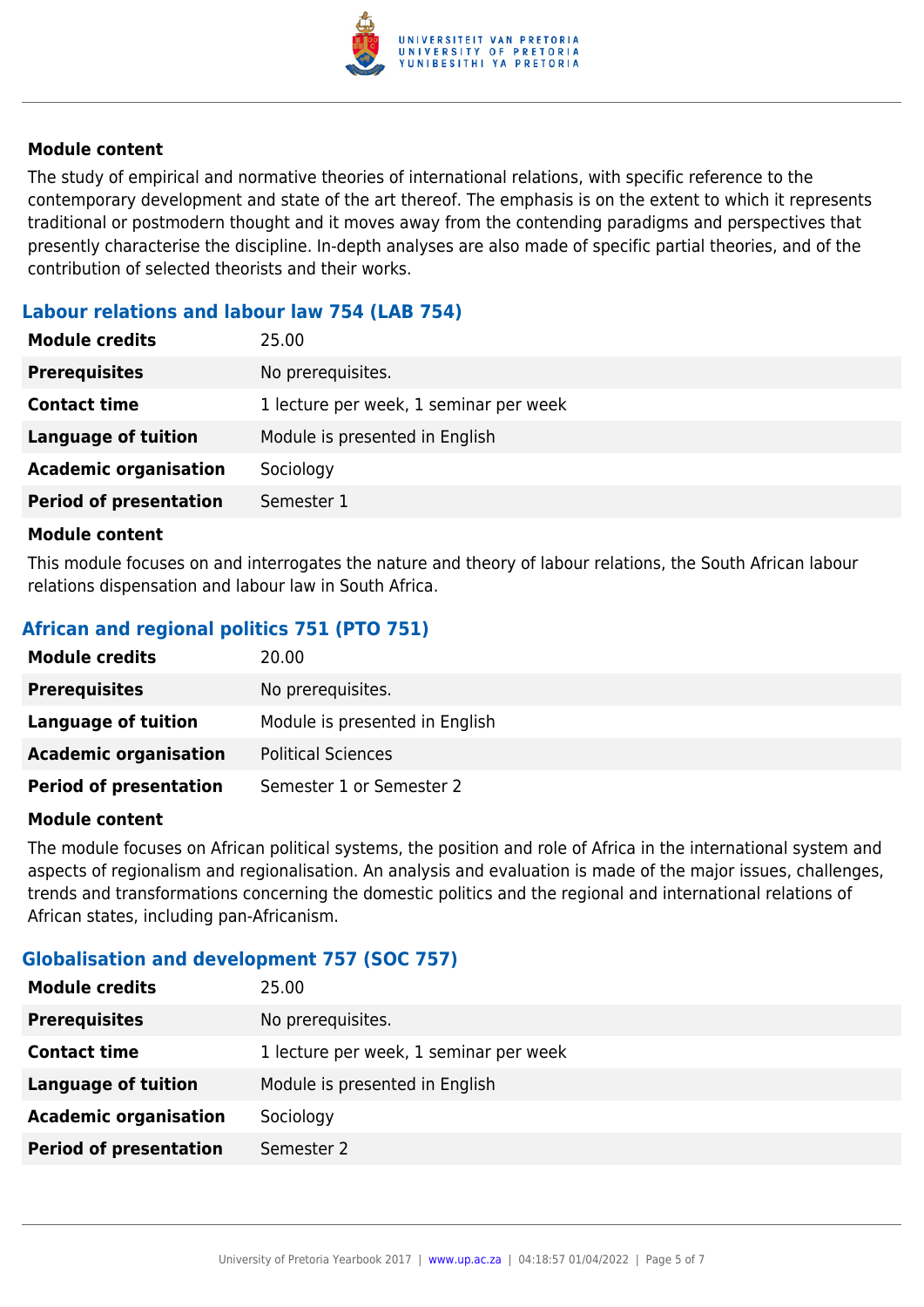

This module examines theoretical explanations of globalisation. In doing so its primary goal is to explore ways in which capital in the era of the end of history is compelling us to rethink sociology as a science of the present. The module begins with theoretical discussions in order to lay the ground for talk about development as a process of incorporating (in this case) Africa into the global world system. The module further studies changes brought about by globalisation to the nation-state system, work and gender relations. It also examines nationalism and ethnicity as specific features of capitalism in the era of the end of history.

#### **Gender, family and households 758 (SOC 758)**

| No prerequisites.<br><b>Prerequisites</b><br>1 lecture per week, 1 seminar per week<br><b>Contact time</b><br>Module is presented in English<br>Language of tuition<br><b>Academic organisation</b><br>Sociology | <b>Module credits</b>         | 25.00      |
|------------------------------------------------------------------------------------------------------------------------------------------------------------------------------------------------------------------|-------------------------------|------------|
|                                                                                                                                                                                                                  |                               |            |
|                                                                                                                                                                                                                  |                               |            |
|                                                                                                                                                                                                                  |                               |            |
|                                                                                                                                                                                                                  |                               |            |
|                                                                                                                                                                                                                  | <b>Period of presentation</b> | Semester 1 |

#### **Module content**

This course takes a macro-level perspective and introduces students to scholarly accounts of the changing historical trajectory of gender relations, marriage as an institution, family forms, and household composition and livelihoods and the implications thereof for understanding gender as a social relation. As such, it adopts a historical and comparative perspective, with a specific focus on Southern Africa. In addition, the module explores the role and impact of supra-state organisations, the state and the market in mediating and regulating gender identities and relations, as well as family and household forms, against the backdrop of the nation-state form and in the context of capitalism and neo-liberalism particularly.

# **Sociology of South Africa 761 (SOC 761)**

| <b>Module credits</b>         | 25.00                                  |
|-------------------------------|----------------------------------------|
| <b>Prerequisites</b>          | No prerequisites.                      |
| <b>Contact time</b>           | 1 seminar per week, 1 lecture per week |
| Language of tuition           | Module is presented in English         |
| <b>Academic organisation</b>  | Sociology                              |
| <b>Period of presentation</b> | Semester 2                             |

#### **Module content**

This module takes a sociological approach to understanding and interrogating South African society. It begins by looking at some of the debates and discussions about Sociology in South Africa. It then reviews and debates key issues in order to understand the political economy of Apartheid. Finally it looks at some key debates associated with post-apartheid South Africa.

# **Identity, culture and society 762 (SOC 762)**

| <b>Module credits</b> | 25.00 |
|-----------------------|-------|
|                       |       |